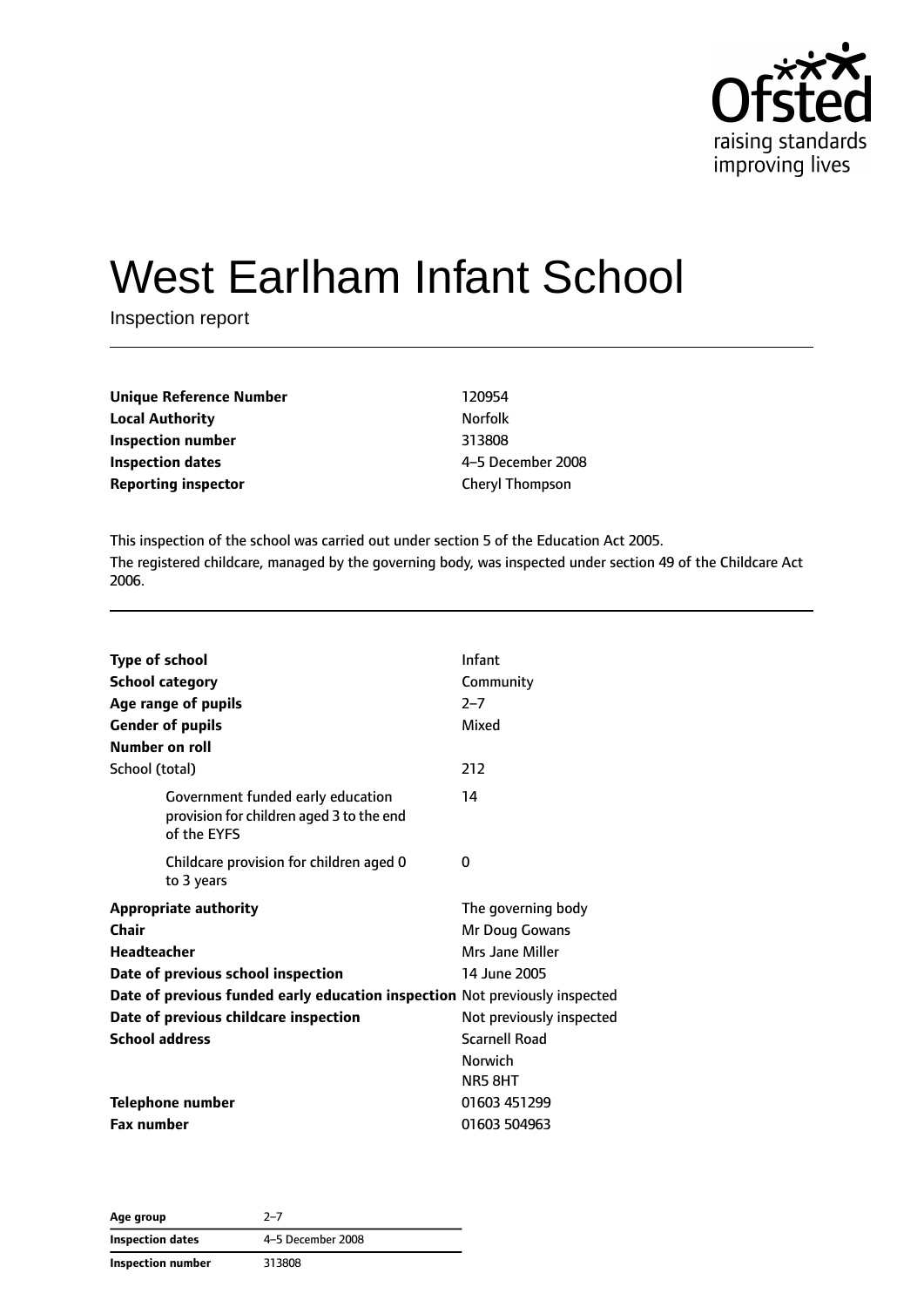.

<sup>©</sup> Crown copyright 2008

Website: www.ofsted.gov.uk

This document may be reproduced in whole or in part for non-commercial educational purposes, provided that the information quoted is reproduced without adaptation and the source and date of publication are stated.

Further copies of this report are obtainable from the school. Under the Education Act 2005, the school must provide a copy of this report free of charge to certain categories of people. A charge not exceeding the full cost of reproduction may be made for any other copies supplied.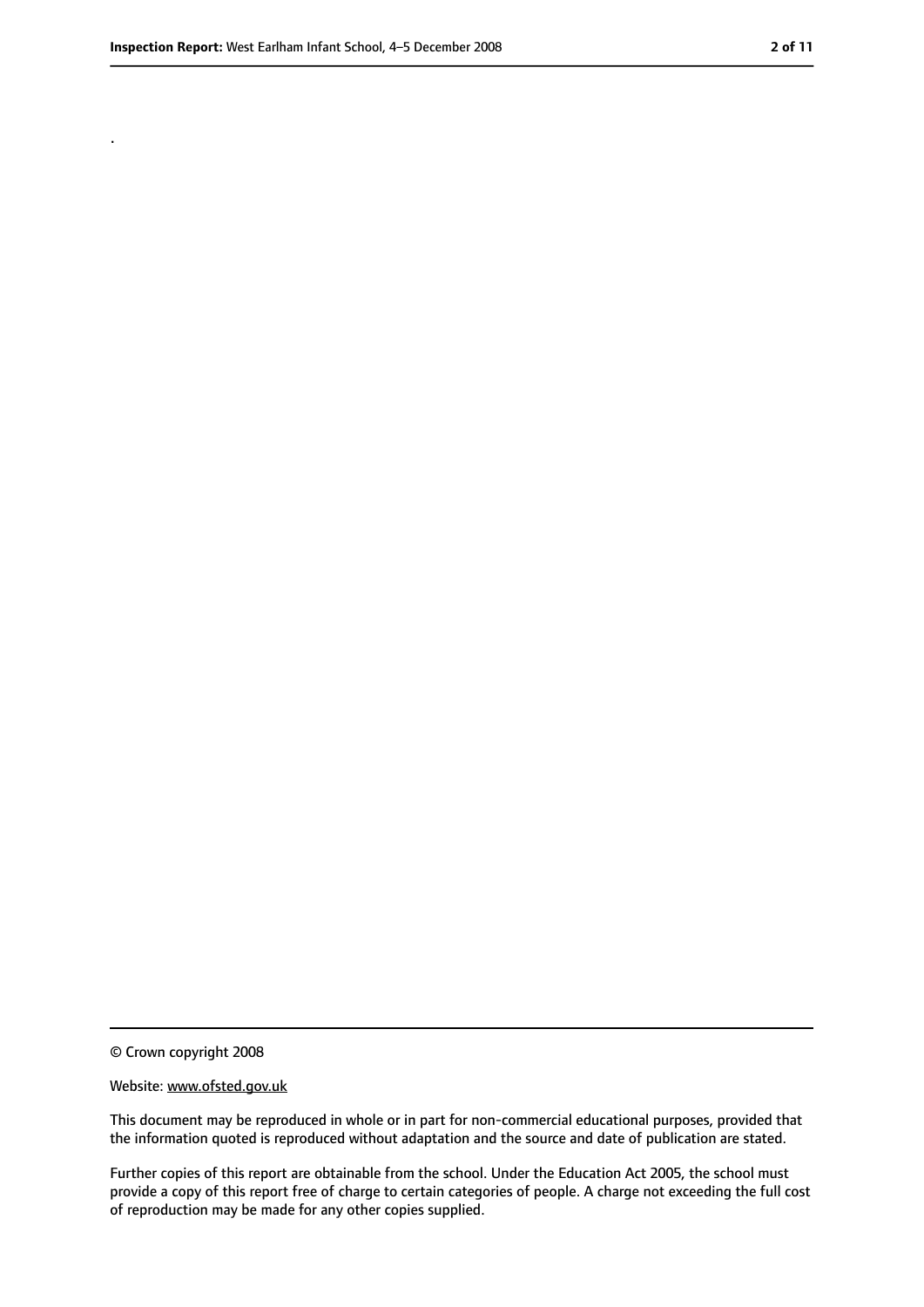### **Introduction**

The inspection was carried out by two Additional Inspectors.

#### **Description of the school**

This is an average sized school serving an area of considerable disadvantage. In the Early Years Foundation Stage (EYFS) there are a pre-school for children aged two to three years, two part-time Nursery classes and two full-time Reception. Attainment on entry to the Nursery is significantly lower than is typical for the age group particularly in personal and social development and communication, language and literacy. Most pupils are of White British heritage but a small proportion come from minority ethnic backgrounds, mainly of Asian, Black or mixed race heritage. A small number are at an early stage of learning English. The proportions of pupils needing extra help with their learning or behaviour is almost three times the national average. The school has a nurture class for 10 pupils with emotional and behavioural difficulties.

Since the last inspection in 2005, the school has become an infant school rather than a first school. The school has been awarded the 'ActiveMark' for its high quality physical education and sports, Healthy School award and a BECTA award for the use of information and communication technology (ICT) within the curriculum. It is in the first of a five year project, 'Reaching Communities', funded by the national lottery. It is in the second year of a national pilot of a mathematics scheme 'Every Child Counts'. The school has strong links with the University of East Anglia and is part of the Global Voices project.

#### **Key for inspection grades**

| Outstanding  |
|--------------|
| Good         |
| Satisfactory |
| Inadequate   |
|              |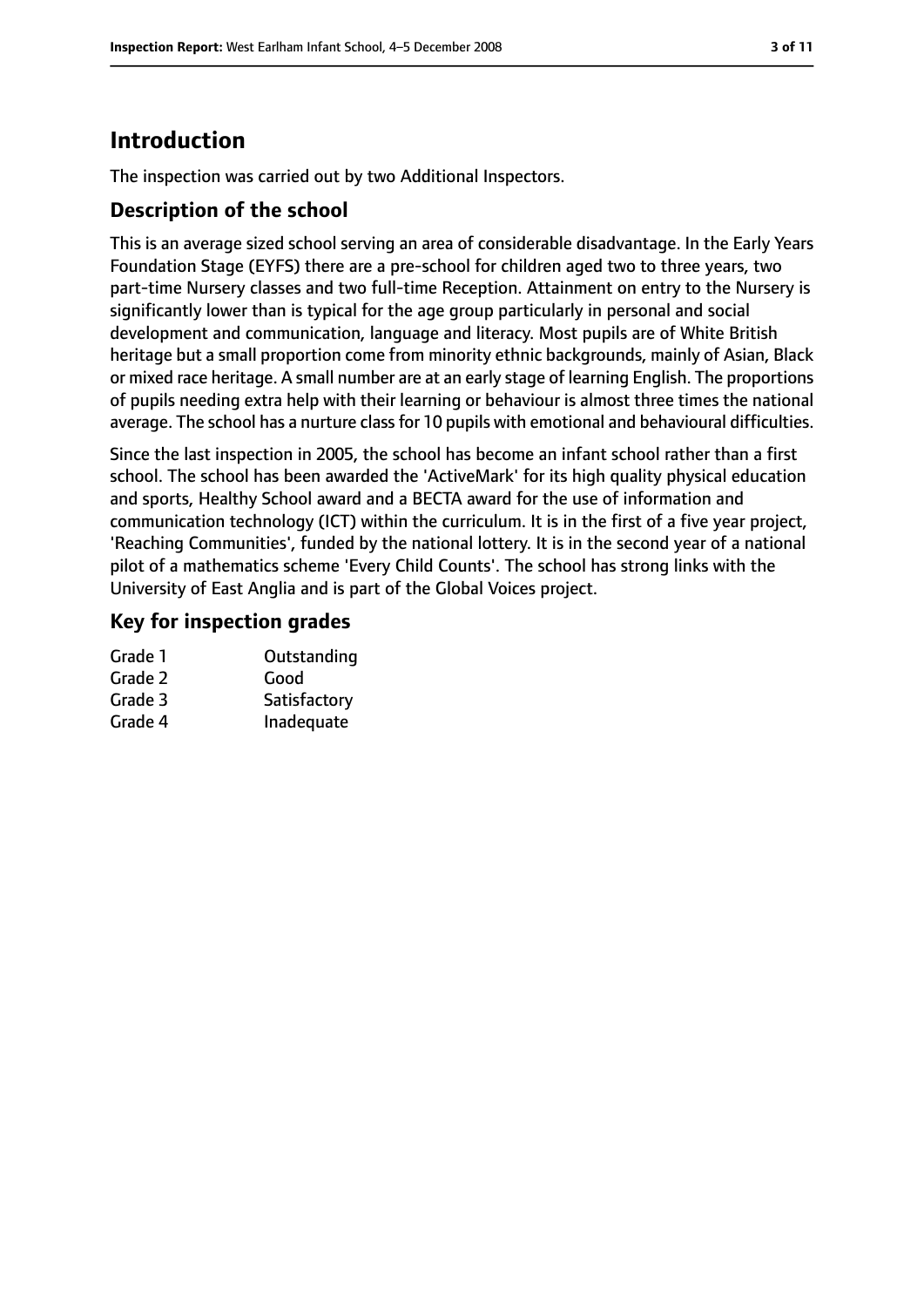### **Overall effectiveness of the school**

#### **Grade: 1**

This is an outstanding school that is valued highly by parents and their children. One parent wrote, 'this school is one in a million' and these sentiments were echoed by a very high number of parents. Leadership and management of the school are excellent. Central to the school's success is the headteacher's and deputy headteacher's clear vision, commitment and careful balance between high levels of care and sustained drive to raise pupils' achievement. Improvement since the last inspection is excellent, particularly in the drive to involve parents in their child's education and in raising standards in ICT. The headteacher's and governors' drive to provide a first class education for all pupils and to put the school at the centre of its community shines through all its work. The capacity for further improvement is excellent because the headteacher and governors are proactive in seeking extra funding and relevant initiatives to improve on what the school can offer pupils and their families. Examples of the success of recent initiatives are already evident in parents' pride in their qualifications in ICT and the significant drop in lateness since the start of the 'early start' breakfasts served by parents in each class every day. The school has recently taken over the running of the pre-school provision with the involvement of Sure Start. This is a good example of the highly profitable partnerships the school has with a wide range of outside agencies.

Pupils love school and demonstrate this with their excellent behaviour and keenness to learn. They make good progress and achieve broadly average standards in reading, writing and mathematics by the end of Year 2. Although achievement and progress remain good, this is due to outstanding teaching, that is underpinned by excellent relationships and high expectations for pupils to behave well, listen and learn. Lessons are planned meticulously to ensure pupils succeed, consolidate learning and build self confidence. Just occasionally, staff miss opportunities to challenge the more able pupils to extend their learning further. A key strength is the strong teamwork between teachers and highly proficient teaching assistants. This teamwork is of immense benefit to pupils needing extra help with their learning and ensures they make rapid progress.

The outstanding curriculum is organised to meet pupils' needs and interests extremely well. Links are made between subjects to make lessons both in and out of the classroom relevant and exciting. Excellent organisation for teaching basic literacy and numeracy skills, particularly in short intensive sessions, means that pupils have expert teaching in small groups and lots of opportunities to practise newly-learned skills.

Pupils' personal development is outstanding. For their age, they have a very well-developed understanding of rights and responsibilities and demonstrate a high level of respect for one another and for people of cultures other than their own. Through an exciting and relevant programme of personal, social and health education, pupils develop an excellent understanding of how to keep safe and lead a healthy lifestyle. Parents are very appreciative of the excellent care, guidance and support the school provides. The school works tirelessly to improve the attendance rate and, with the help of the local authority attendance officer, the rate is currently satisfactory.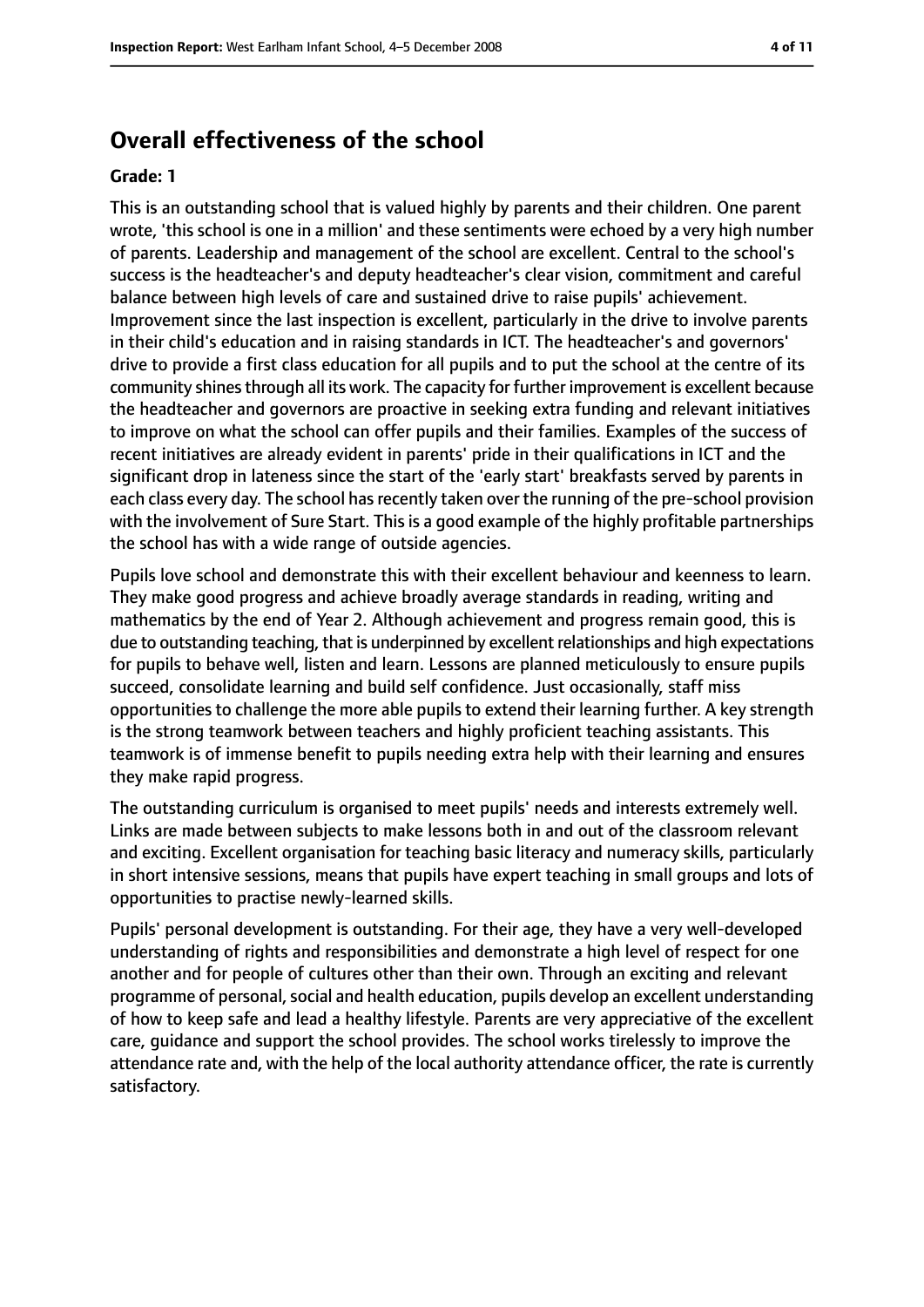### **Effectiveness of the Early Years Foundation Stage**

#### **Grade: 1**

The EYFS provides a secure and challenging environment so that children settle quickly and happily into school. Staff look after children with utmost care and attention and children feel safe. The development of language skills and extending vocabulary is a high priority and children benefit from a high level of proficient adult support. From their exceptionally low starting points, children make excellent progress through the EYFS. Whilst standards are generally well below those expected at the end of Reception, importantly, children develop very positive attitudes and excellent behaviour. These qualities, together with the secure progressthey make in learning letter sounds, prepare them very well for their start in Year 1.

Teaching is outstanding and children love learning because they are provided with a wide range of exciting opportunities to explore and discover for themselves. An excellent feature is the carefully planned outdoor learning experiences that children thoroughly enjoy; for example, making and flying kites and jumping in muddy puddles. Adults make careful observations of what children can do and plan work matched closely to their interests and learning needs. There is a very good balance between activities directed by adults and those chosen by children. The accomplished teaching of letter sounds and how to use these to read and spell is leading to particularly good progress in these areas. The EYFS leader manages staff extremely well so that all work very effectively as a team. Good links are established with parents through home visits prior to children starting school. Parents are welcomed warmly into school. They are helped and encouraged to contribute to their children's learning.

Since September 2008 the school has taken over the running of the on-site pre-school. It is developing very effectively under the guidance of the EYFS leadership and offers excellent provision for the 14 children currently on roll.

### **What the school should do to improve further**

■ Ensure consistent challenge for more able pupils.

### **Achievement and standards**

#### **Grade: 2**

Pupils achieve well. The very high proportion of pupils who find learning difficult and those who have high levels of physical or educational need have their difficulties identified quickly and receive expert support. Consequently, they make rapid progress and have good self-esteem. The small number of pupils for whom English is an additional language also make excellent progress. Pupils who attend the Acorn nurture unit make excellent progress in developing their personal qualities and basic skills so that they can settle happily and cope in mainstream classes.

Pupils make good progress through Years 1 and 2 due to the excellent teaching, so that by the time they leave the school, standards in reading, writing, mathematics and science are broadly average. The school's assessment data and pupils' work show that they have good skills in ICT and make good use of them in a range of subjects. This is a significant improvement since the last inspection. The school recognises that it has to add more challenge for a few more able pupils to help them do even better and already has strategies underway to do this.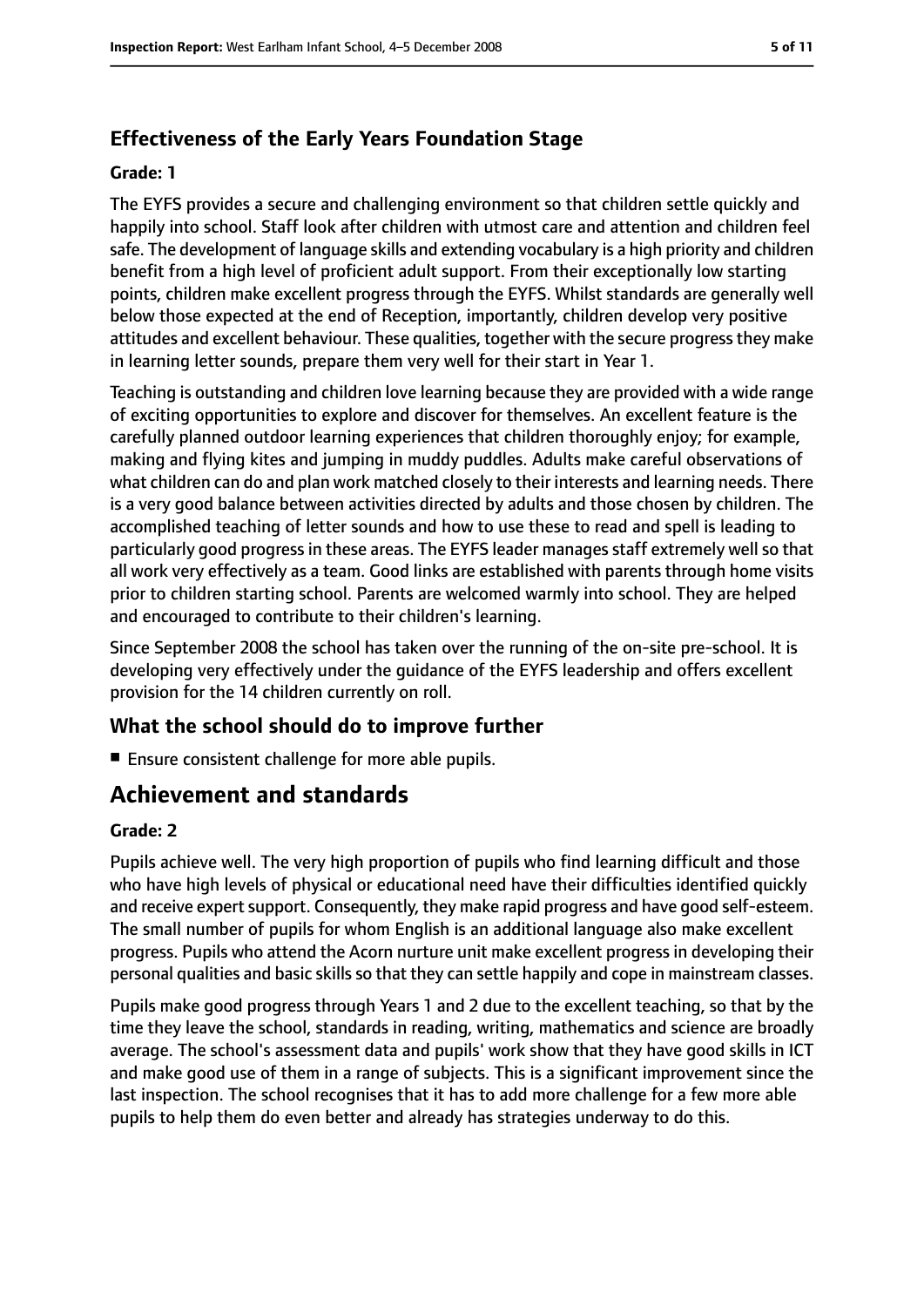### **Personal development and well-being**

#### **Grade: 1**

Pupils have a wonderful sense of community and enjoy school a great deal. Attendance is satisfactory despite a number of pupils having health issues that prevent regular attendance. Working with regular visitors from many different countries through the Global Voices project gives pupils an excellent knowledge and understanding of a wide range of other cultures. Their spiritual, moral and social development is equally outstanding. Pupils are courteous and polite. They are very positive about learning and their behaviour is excellent. Outside learning is very beneficial to their good development of qualities such as resilience, independence and an awareness of personal safety. Hence, they look after themselves and one another very well. They enjoy and readily take on many responsibilities and make an excellent contribution to their school and their wider community through such things as recycling, organising fund-raising for charities and traffic calming measures in roads around the school. The good progress pupils make in developing literacy and numeracy skills together with their well-developed social skills and awareness of citizenship prepare them well for their future.

### **Quality of provision**

#### **Teaching and learning**

#### **Grade: 1**

Pupils learn consistently well because teachers provide many first class opportunities for 'hands-on' learning and plenty of activities to allow pupils to practise new skills. Staff take every opportunity to extend and develop pupils' vocabulary through dialogue. Very effective use of 'talk partners' yields new ideas and further discussion. Excellent questioning is also used to challenge pupils to think and reason why something is as it is. When they find it difficult, there is always an adult close by to give them extra help and guidance. Teachers have many 'tips' and techniques to help pupils master different processes. Teaching assistants are highly effective, particularly in teaching small groups of pupils who need extra help with literacy and numeracy.

#### **Curriculum and other activities**

#### **Grade: 1**

Extensive links with outside agencies, visits and visitors broaden and enrich the excellent curriculum and promote excellent community cohesion. Senior citizens from the community help bring history alive. Themed weeks, like the 'Environment Week', deepen pupils' understanding through more extended study. Outside learning in school and Forest School activities in a rural location, fascinate pupils and add much to their enjoyment and personal development. The curriculum is modified to meet the needs of all pupils, for example an imaginative writing task involving boys, their parents and Norwich City Football club. Parents are regularly involved in learning alongside their children, to the benefit of all. The good range of extra-curricular activities extends and enriches the curriculum further.

#### **Care, guidance and support**

#### **Grade: 1**

Pupils and their parents have great confidence in the excellent care the school provides. Within a trusting framework, pupils are gently guided to succeed in their behaviour and relationships.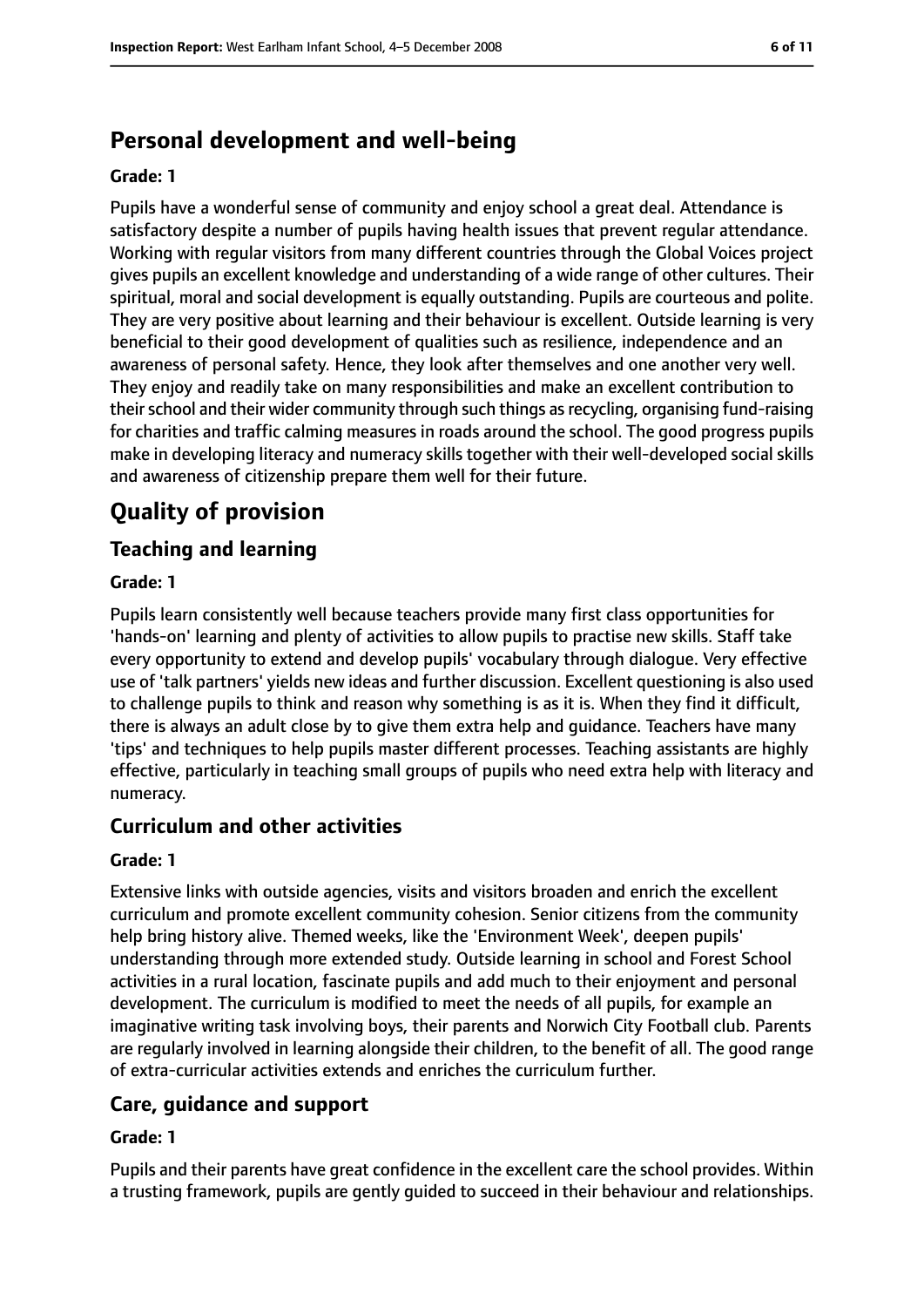Pupils also receive excellent guidance to help them improve their work. The school works hard to encourage parental involvement in their children's learning, for example providing an instructional DVD about phonics. Whether training parents in new skills or providing a study centre for homework, care and guidance also extends to working closely with families. The Acorn nurture group is excellent provision that enables pupils to succeed, become more self confident and return to mainstream classes. Safeguarding procedures meet government requirements and child protection procedures are robust.

#### **Leadership and management**

#### **Grade: 1**

Through her inspirational leadership and attention to detail the headteacher has encouraged and enabled excellent leadership and management at all levels. The senior leadership team provide excellent role models through their own teaching therefore they are well equipped to monitor teaching throughout the school and support teachersif improvement or help is needed. A key feature of the senior team is their efficient evaluation of data and their monitoring of the views of pupils, parents and staff. As a result, the headteacher and senior team have an excellent understanding of the quality of education the school provides. Governors are knowledgeable and act confidently as a critical friend to the school. There is a very strong commitment to making sure teachers and teaching assistants have good opportunities to extend their skills and knowledge. Consequently, they are confident and always seeking to improve their practice. Community cohesion is excellent because it is very effectively promoted throughout the school and leaders are aware of the success of this work. Links with parents to support them as co-educators of their children and providing opportunities for them to learn new skills together, such as in ICT, are very successful.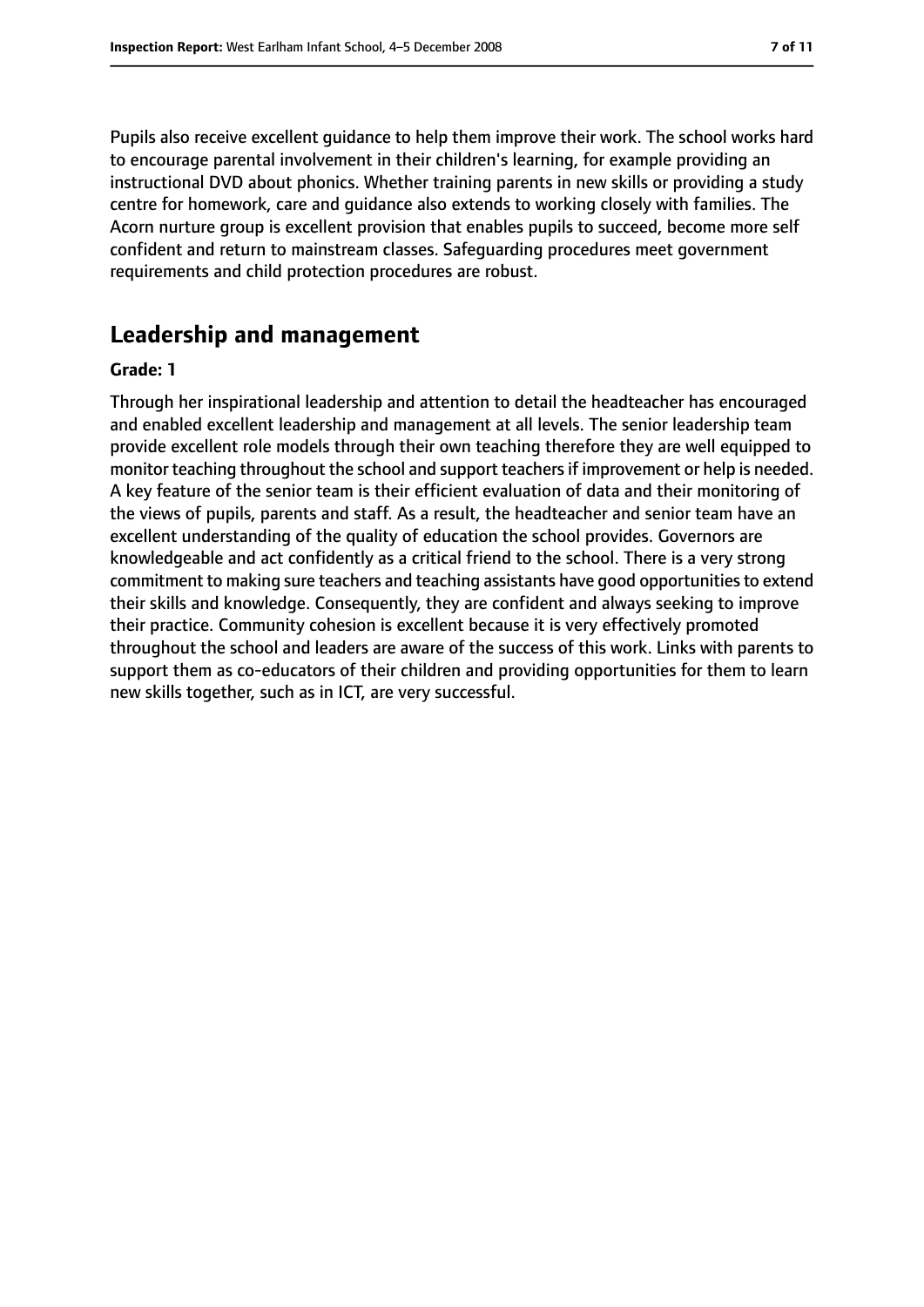**Any complaints about the inspection or the report should be made following the procedures set out in the guidance 'Complaints about school inspection', which is available from Ofsted's website: www.ofsted.gov.uk.**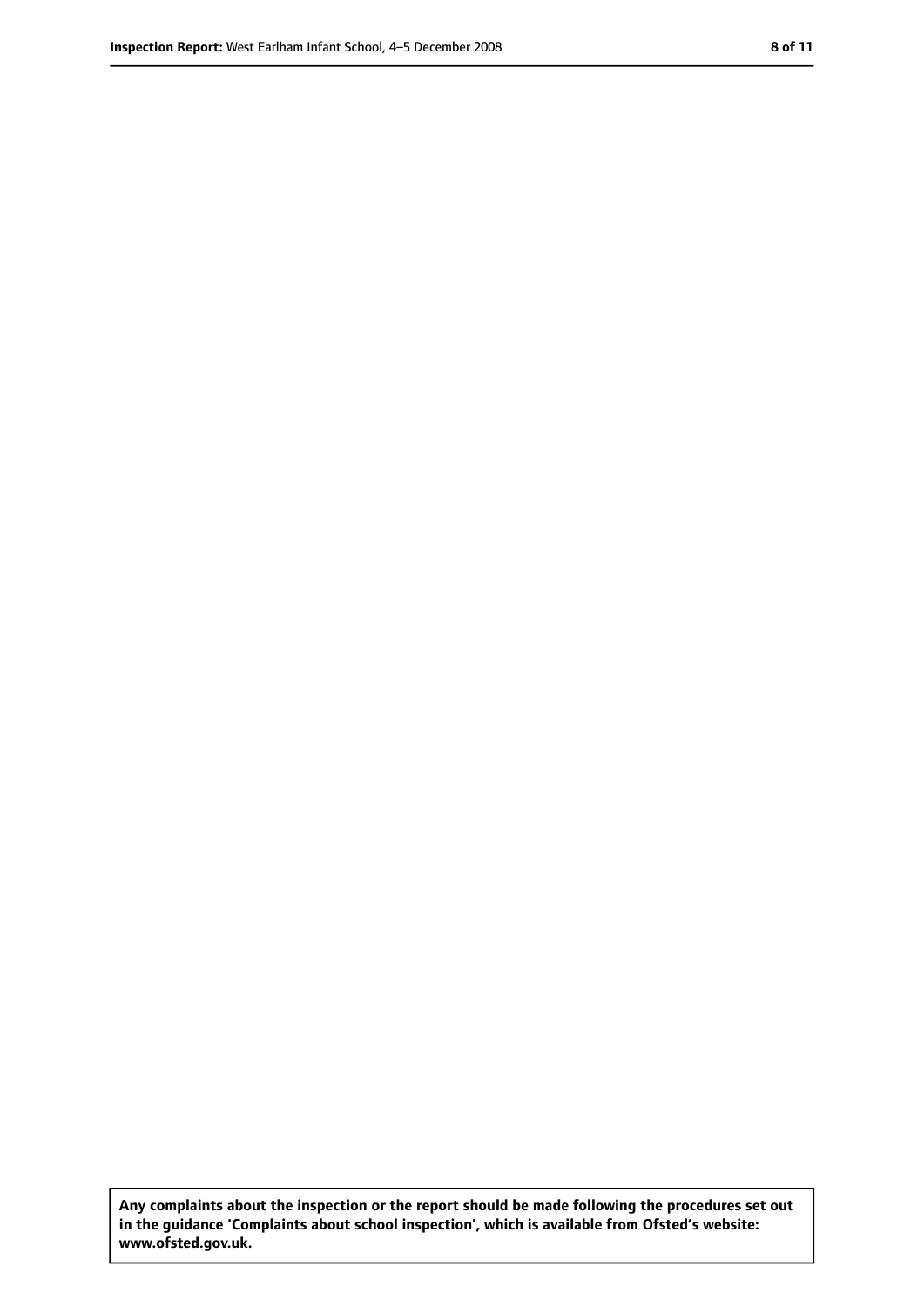## **Inspection judgements**

| Key to judgements: grade 1 is outstanding, grade 2 good, grade 3 satisfactory, and | School  |
|------------------------------------------------------------------------------------|---------|
| arade 4 inadequate                                                                 | Overall |

#### **Overall effectiveness**

| How effective, efficient and inclusive is the provision of<br>education, integrated care and any extended services in meeting the<br>needs of learners? |     |
|---------------------------------------------------------------------------------------------------------------------------------------------------------|-----|
| Effective steps have been taken to promote improvement since the last<br>inspection                                                                     | Yes |
| How well does the school work in partnership with others to promote learners'<br>well being?                                                            |     |
| The capacity to make any necessary improvements                                                                                                         |     |

### **Effectiveness of the Early Years Foundation Stage**

| How effective is the provision in meeting the needs of children in the<br><b>EYFS?</b>       |  |
|----------------------------------------------------------------------------------------------|--|
| How well do children in the EYFS achieve?                                                    |  |
| How good are the overall personal development and well-being of the children<br>in the EYFS? |  |
| How effectively are children in the EYFS helped to learn and develop?                        |  |
| How effectively is the welfare of children in the EYFS promoted?                             |  |
| How effectively is provision in the EYFS led and managed?                                    |  |

### **Achievement and standards**

| How well do learners achieve?                                                  |  |
|--------------------------------------------------------------------------------|--|
| The standards <sup>1</sup> reached by learners                                 |  |
| How well learners make progress, taking account of any significant variations  |  |
| between groups of learners                                                     |  |
| How well learners with learning difficulties and/or disabilities make progress |  |

### **Annex A**

<sup>&</sup>lt;sup>1</sup>Grade 1 - Exceptionally and consistently high; Grade 2 - Generally above average with none significantly below average; Grade 3 - Broadly average to below average; Grade 4 - Exceptionally low.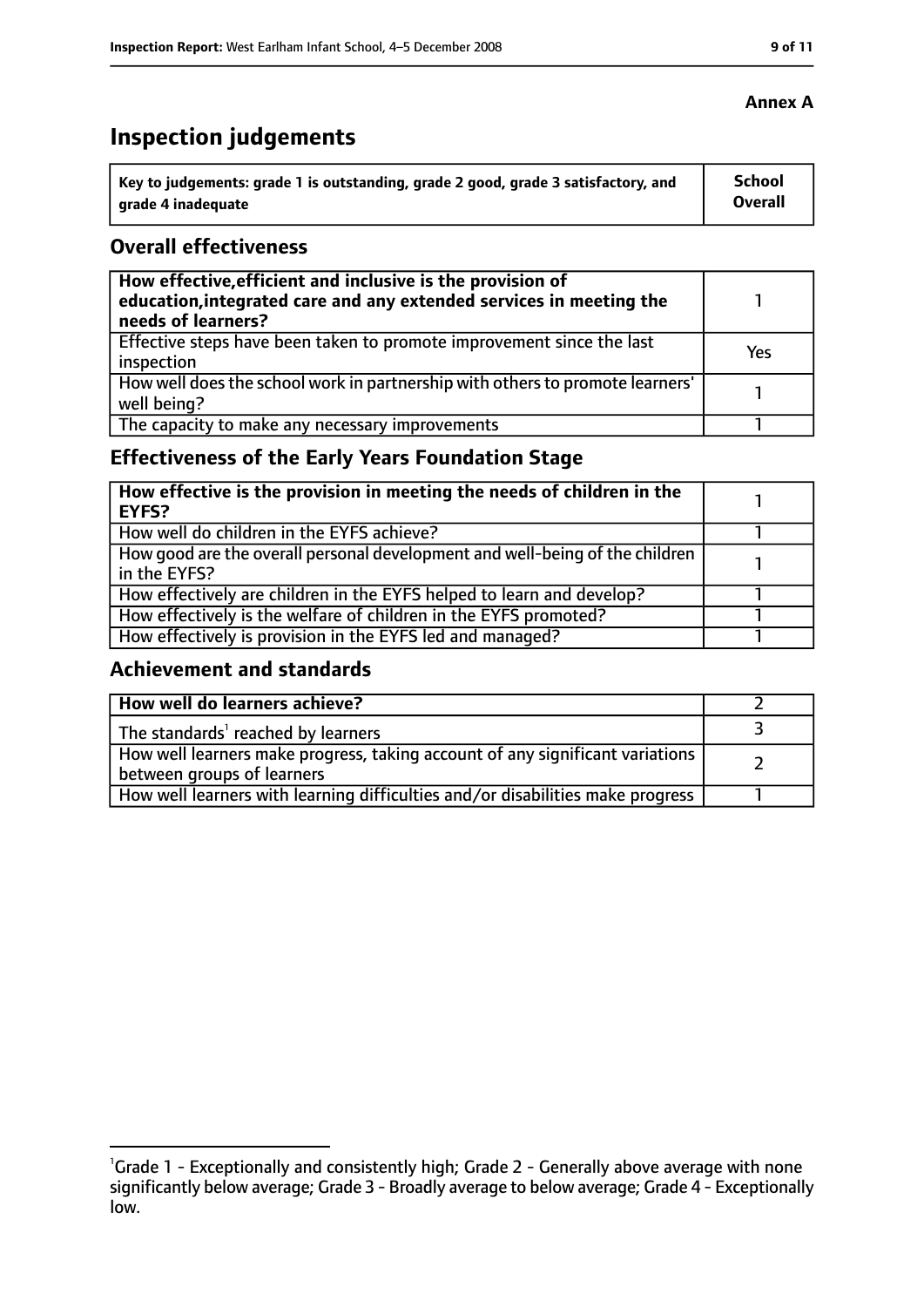### **Personal development and well-being**

| How good are the overall personal development and well-being of the<br>learners?                                 |  |
|------------------------------------------------------------------------------------------------------------------|--|
| The extent of learners' spiritual, moral, social and cultural development                                        |  |
| The extent to which learners adopt healthy lifestyles                                                            |  |
| The extent to which learners adopt safe practices                                                                |  |
| The extent to which learners enjoy their education                                                               |  |
| The attendance of learners                                                                                       |  |
| The behaviour of learners                                                                                        |  |
| The extent to which learners make a positive contribution to the community                                       |  |
| How well learners develop workplace and other skills that will contribute to<br>their future economic well-being |  |

## **The quality of provision**

| $\mid$ How effective are teaching and learning in meeting the full range of<br>  learners' needs?       |  |
|---------------------------------------------------------------------------------------------------------|--|
| How well do the curriculum and other activities meet the range of needs and<br>  interests of learners? |  |
| How well are learners cared for, quided and supported?                                                  |  |

### **Leadership and management**

| How effective are leadership and management in raising achievement<br>and supporting all learners?                                              |           |
|-------------------------------------------------------------------------------------------------------------------------------------------------|-----------|
| How effectively leaders and managers at all levels set clear direction leading<br>to improvement and promote high quality of care and education |           |
| How effectively leaders and managers use challenging targets to raise standards                                                                 |           |
| The effectiveness of the school's self-evaluation                                                                                               |           |
| How well equality of opportunity is promoted and discrimination eliminated                                                                      |           |
| How well does the school contribute to community cohesion?                                                                                      |           |
| How effectively and efficiently resources, including staff, are deployed to<br>achieve value for money                                          |           |
| The extent to which governors and other supervisory boards discharge their<br>responsibilities                                                  |           |
| Do procedures for safequarding learners meet current government<br>requirements?                                                                | Yes       |
| Does this school require special measures?                                                                                                      | <b>No</b> |
| Does this school require a notice to improve?                                                                                                   | <b>No</b> |